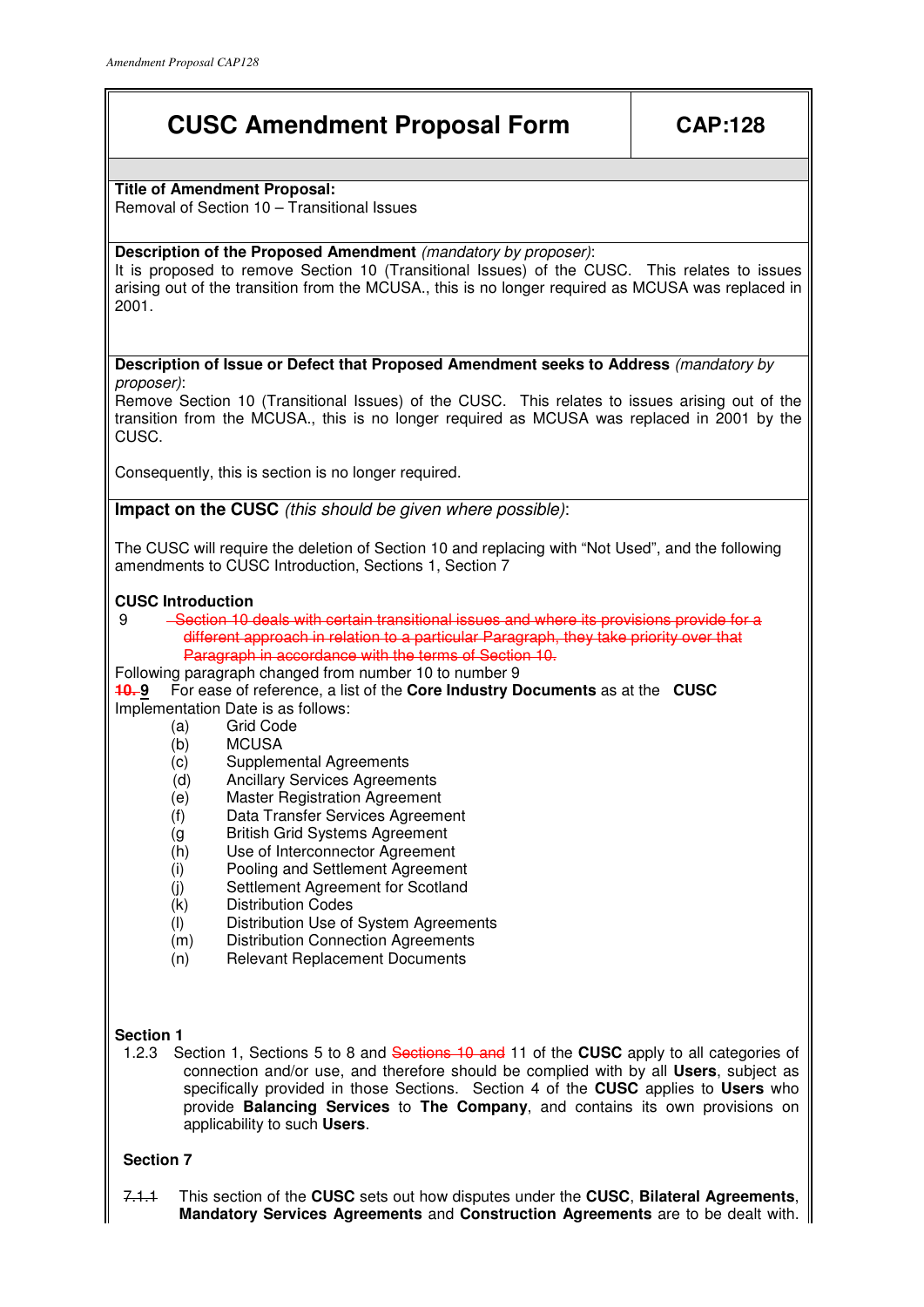| Section 10 deals with the treatment of disputes which arise in relation to periods prior to<br>the amendment of the MCUSA, Supplemental Agreements and certain Ancillary<br><b>Services Agreements (to the extent relating to the Mandatory Ancillary Services.</b>                                                                                                                                                                                                                                |  |  |
|----------------------------------------------------------------------------------------------------------------------------------------------------------------------------------------------------------------------------------------------------------------------------------------------------------------------------------------------------------------------------------------------------------------------------------------------------------------------------------------------------|--|--|
| <b>CUSC - SECTION 10</b><br><b>Replace with "Not Used"</b>                                                                                                                                                                                                                                                                                                                                                                                                                                         |  |  |
| <b>TRANSITIONAL ISSUES</b>                                                                                                                                                                                                                                                                                                                                                                                                                                                                         |  |  |
| <b>CONTENTS</b>                                                                                                                                                                                                                                                                                                                                                                                                                                                                                    |  |  |
| 10.1 Introduction                                                                                                                                                                                                                                                                                                                                                                                                                                                                                  |  |  |
| <b>10.2 MCUSA/CUSC Disputes</b>                                                                                                                                                                                                                                                                                                                                                                                                                                                                    |  |  |
| 10.3 Outstanding Offers/Construction                                                                                                                                                                                                                                                                                                                                                                                                                                                               |  |  |
| 10.4 Supplemental Agreement - Existing Variations                                                                                                                                                                                                                                                                                                                                                                                                                                                  |  |  |
| 10.5 Outturning                                                                                                                                                                                                                                                                                                                                                                                                                                                                                    |  |  |
| 10.6 Pre-CUSC Voting of Amendments Panel                                                                                                                                                                                                                                                                                                                                                                                                                                                           |  |  |
| <b>CUSC - SECTION 10</b>                                                                                                                                                                                                                                                                                                                                                                                                                                                                           |  |  |
| <b>TRANSITIONAL ISSUES</b>                                                                                                                                                                                                                                                                                                                                                                                                                                                                         |  |  |
| 10.1 INTRODUCTION<br>This Section 10 deals with issues arising out of the transition from the MCUSA, and associated<br>documents to the CUSC. Each paragraph deals with an issue that arises, although certain<br>paragraphs would affect other paragraphs within this Section 10 as provided therein.                                                                                                                                                                                             |  |  |
| <b>MCUSA/CUSC DISPUTES</b><br><del>10.2-</del><br>10.2.1 This Section sets out the process for dealing with disputes which relate to a period prior<br>to the introduction of the CUSC and those disputes which relate to the period after the<br>introduction of the CUSC. A dispute which covers a period prior to the introduction of the<br><b>CUSC</b> is known as a "MCUSA Dispute", and a dispute which covers a period after the<br>introduction of the CUSC is known as a "CUSC Dispute". |  |  |
| <b>MCUSA Dispute</b><br><u> 10.2.2 - </u><br>A MCUSA Dispute will be dealt with in accordance with the provisions of the MCUSA<br>dispute resolution provisions which comprise the process under Clause 14.7 of the<br><b>MCUSA</b> and the provisions of Clause 26 of the MCUSA (and the equivalent provisions in<br>the relevant Supplemental Agreements).                                                                                                                                       |  |  |
| <b>CUSC Disputes</b><br><u> 10.2.3 - </u><br>A CUSC Dispute will be dealt with in accordance with the provisions of Section 7 of the<br>CUSC.                                                                                                                                                                                                                                                                                                                                                      |  |  |
| Where a dispute involves issues relating to both the pre <b>CUSC</b> period and the<br><del>10.2.4 </del><br>period after the CUSC Implementation Date, then the issues relating to the<br>pre CUSC period will be determined as a "MCUSA Dispute" and the issues<br>relating to the period after the <b>CUSC Implementation Date</b> shall be<br>determined as a "CUSC Dispute".                                                                                                                  |  |  |
| 10.2.5 Generally, the introduction of the CUSC by amending the MCUSA into the<br><b>CUSC Framework Agreement, the various Bilateral Agreements, the</b>                                                                                                                                                                                                                                                                                                                                            |  |  |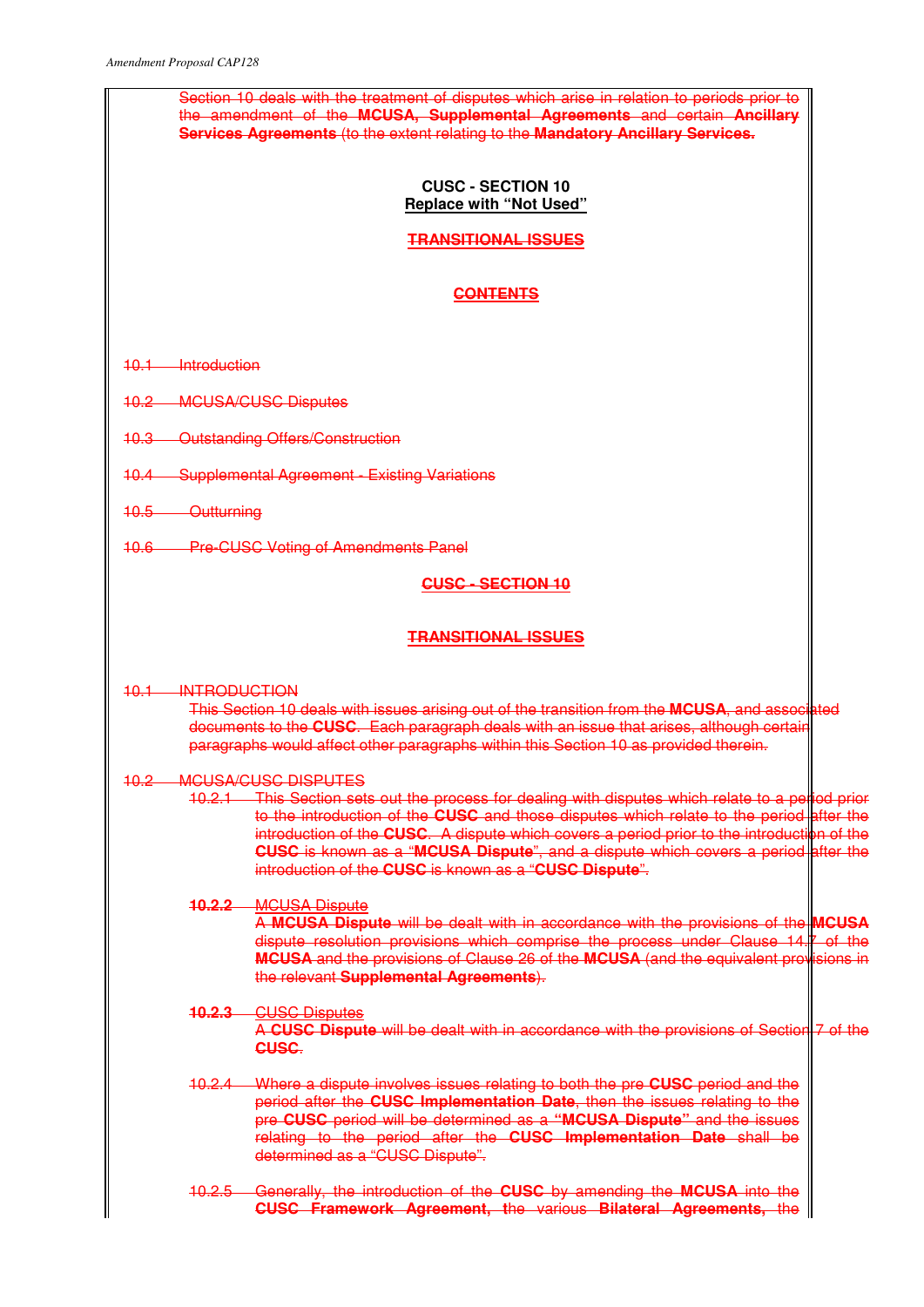**Mandatory Services Agreements** and related documents does not affect or prejudice the rights and obligations of parties in relation to the **MCUSA** prior to the creation of the **CUSC.**

# **10.3 OUTSTANDING OFFERS/CONSTRUCTION**

#### 10.3.1 Construction Completed

Where construction is completed there will not be a separate **Construction Agreement,** but the existing **Supplemental Agreement** (and any Agreement for Construction Works) in relation to construction elements (including the Operational Notification, as that term is defined in the relevant **Supplemental Agreement)** (and with any necessary changes to reflect that it solely reflects construction related issues) will be regarded as a continuing "deemed" **Construction Agreement** (and the definition of **Construction Agreement** shall be construed to include such deemed agreements), with the **User** also having a new **Bilateral Agreement.**

## **10.4 SUPPLEMENTAL AGREEMENT - EXISTING VARIATIONS**

- 10.4.1 In relation to certain existing **Supplemental Agreements**, variations to the standard **Supplemental Agreement** Type provisions have been agreed in accordance with the provisions of the **MCUSA** (which are different to those changes made pursuant to the NETA Implementation Scheme Part C). Accordingly, given that the exercise of creating the **CUSC** has been to codify the existing provisions, those variations have been reflected in relation to the relevant **User b**y the inclusion of an additional clause in the relevant **Bilateral Agreement (**or where there is no **Bilateral Agreement**, in an exchange of letters between **The Company** and the relevant **User**).Insofar as those variations are set out, then the specified provisions of the **CUSC** will be overridden by those variations.
- 10.4.2 Insofar as there is a future change to the CUSC in accordance with the **Transmission Licence** and the provisions of Section 8 which specifically addresses the issue so dealt with, and specifically provides that those provisions themselves would be overridden by the amendment to the **CUSC,**  then the relevant provisions in the **Bilateral Agreement** (or letter) would be so varied by that **CUSC** amendment.
- 10.4.3 For the avoidance of doubt, the variations specified in this section will only apply to the position under an existing **Supplemental Agreement** as at the **CUSC Implementation Date**, if after that date an issue arises for a new connection and/or use which is dealing with the same type of issue, it will not lead to a similar approach being adopted in that relevant **Bilateral Agreement** (or in relation to use of system without a **Bilateral Agreement**). Namely the provisions of this Paragraph 10.4 are intended only to deal with the issues arising on implementation of the **CUSC** and do not provide an ongoing mechanism.

## **10.5 OUTTURNING**

Under the provisions of the existing **Supplemental Agreements** and Agreements for Construction Works to effect a **Modification** at a **Connection Site The Company** is entitled to charge **Connection Charges** based on an estimate of the cost of the **Transmission Connection Asset Works. The Company** then has an obligation to carry out an outturn reconciliation process to determine the final cost of carrying out these works. Notwithstanding the provision in Paragraph 2.14.3(c) of the **CUSC** requiring the **Cost Statement** to be provided within one year of the **Completion Date The Company** and each relevant **User** acknowledge that this has proven impractical on a number of completed schemes and agree that the words "and in any event within one year thereof" shall not apply in respect of all schemes completed prior to 31 March 2000.

## **10.6 PRE-CUSC VOTING OF AMENDMENTS PANEL**

10.6.1 The process undertaken immediately prior to the introduction of **CUSC** to put in place the **Panel Members** and **Alternate Members** elected by **Users** of the first **Amendments Panel,** although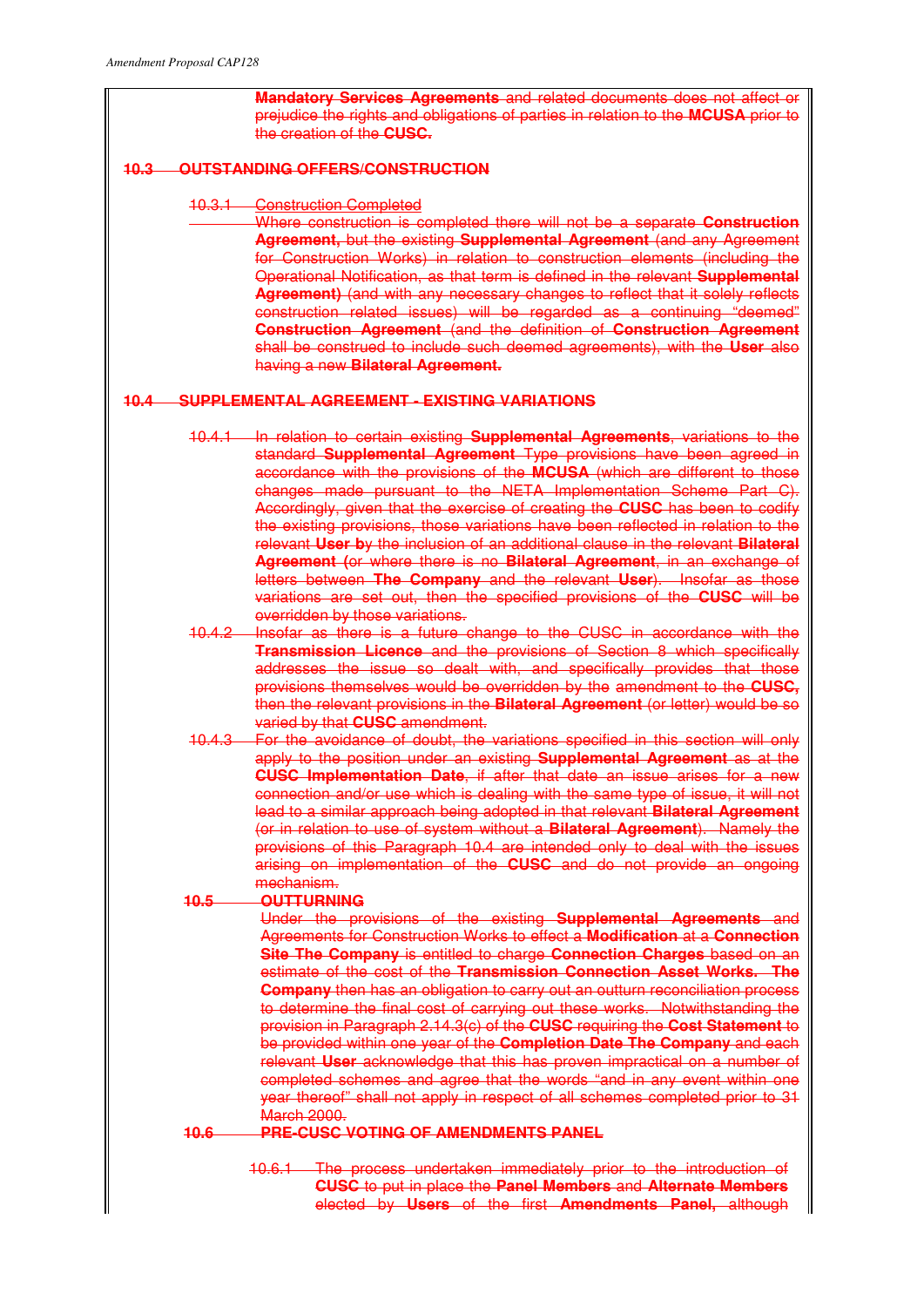

| <b>Details of Proposer:</b><br>Organisation's Name:                                                       | National Grid                                                                           |
|-----------------------------------------------------------------------------------------------------------|-----------------------------------------------------------------------------------------|
| Capacity in which the Amendment is<br>being proposed:<br>(i.e. CUSC Party, BSC Party or<br>"energywatch") | <b>CUSC Party</b>                                                                       |
| Details of Proposer's Representative:<br>Name:<br>Organisation:<br>Telephone Number:<br>Email Address:    | Andrew Truswell<br><b>National Grid</b><br>01926 656388<br>Andrew.truswell@uk.ngrid.com |
| Details of Representative's Alternate:<br>Name:<br>Organisation:<br>Telephone Number:<br>Email Address:   | Emma Carr<br><b>National Grid</b><br>01926 655843<br>Emma.j.carr@uk.ngrid.com           |